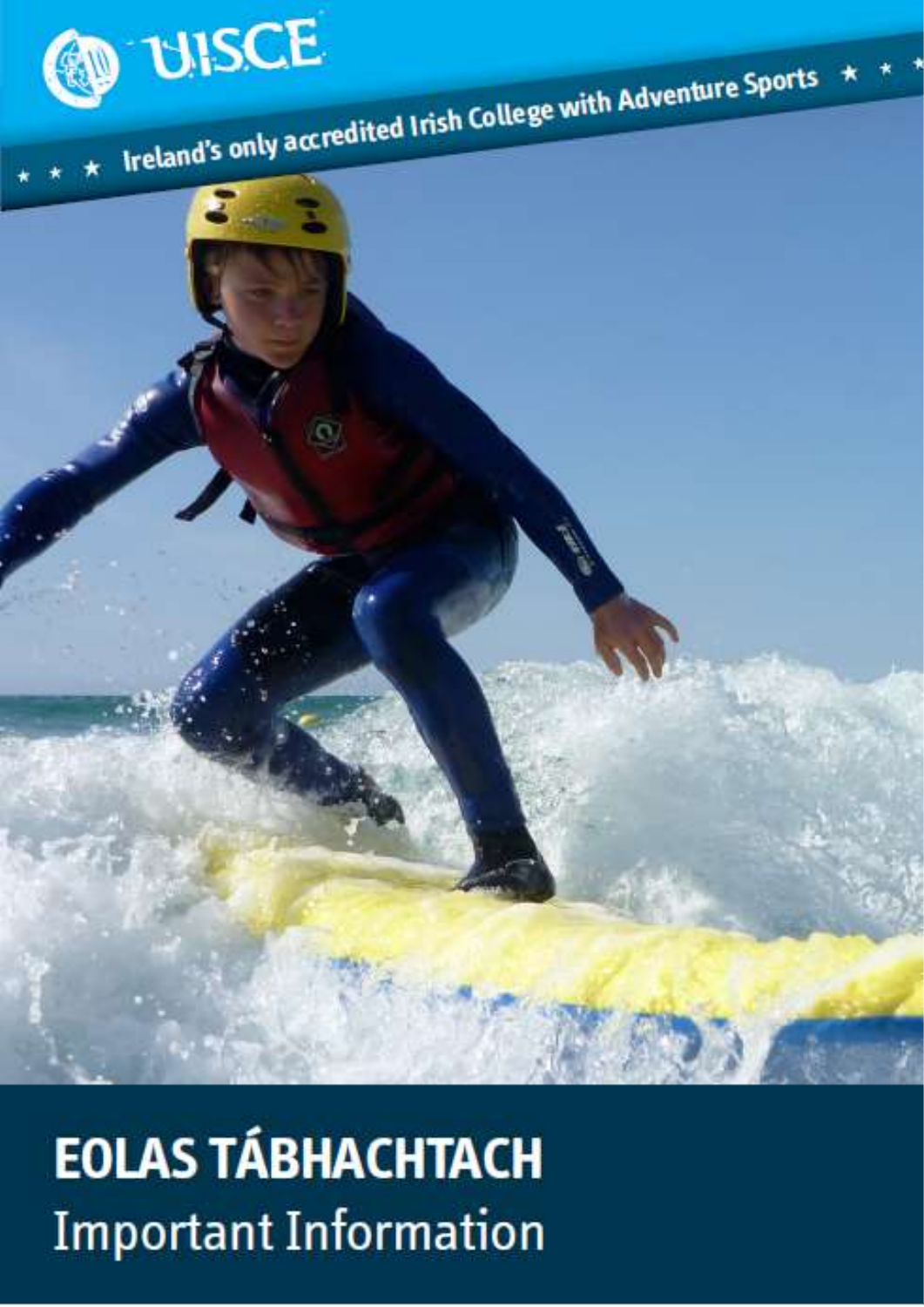| <b>Rialacha - Rules</b>                         | $\overline{2}$ |
|-------------------------------------------------|----------------|
| Árachas - Insurance                             | $\overline{2}$ |
| Banc - Bank                                     | $\overline{2}$ |
| Fóin Phóca - Mobile Phones                      | $\overline{2}$ |
| Uaigness Baile - Homesickness                   | 3              |
| Airgead Póca - Pocket Money                     | $\mathfrak{S}$ |
| <b>Cuairteanna - Visiting During The Course</b> | 3              |
| Seicliosta Práinneach - Urgent Checklist        | $\overline{4}$ |
| Liosta Don Chúrsa - Checklist For The Course    | $\overline{4}$ |
| <b>Srianta - Restrictions</b>                   | 5              |
| Srianta Bagáiste - Luggage Restrictions         | 5              |
| Tinneas - Vaccinations & Illnesses              | 5              |
| Lóistín - Accommodation Requests                | 5              |
| Cód Éadaí - Dress Code                          | 5              |
| <b>Eolas Taistil - Travel Information</b>       | 6              |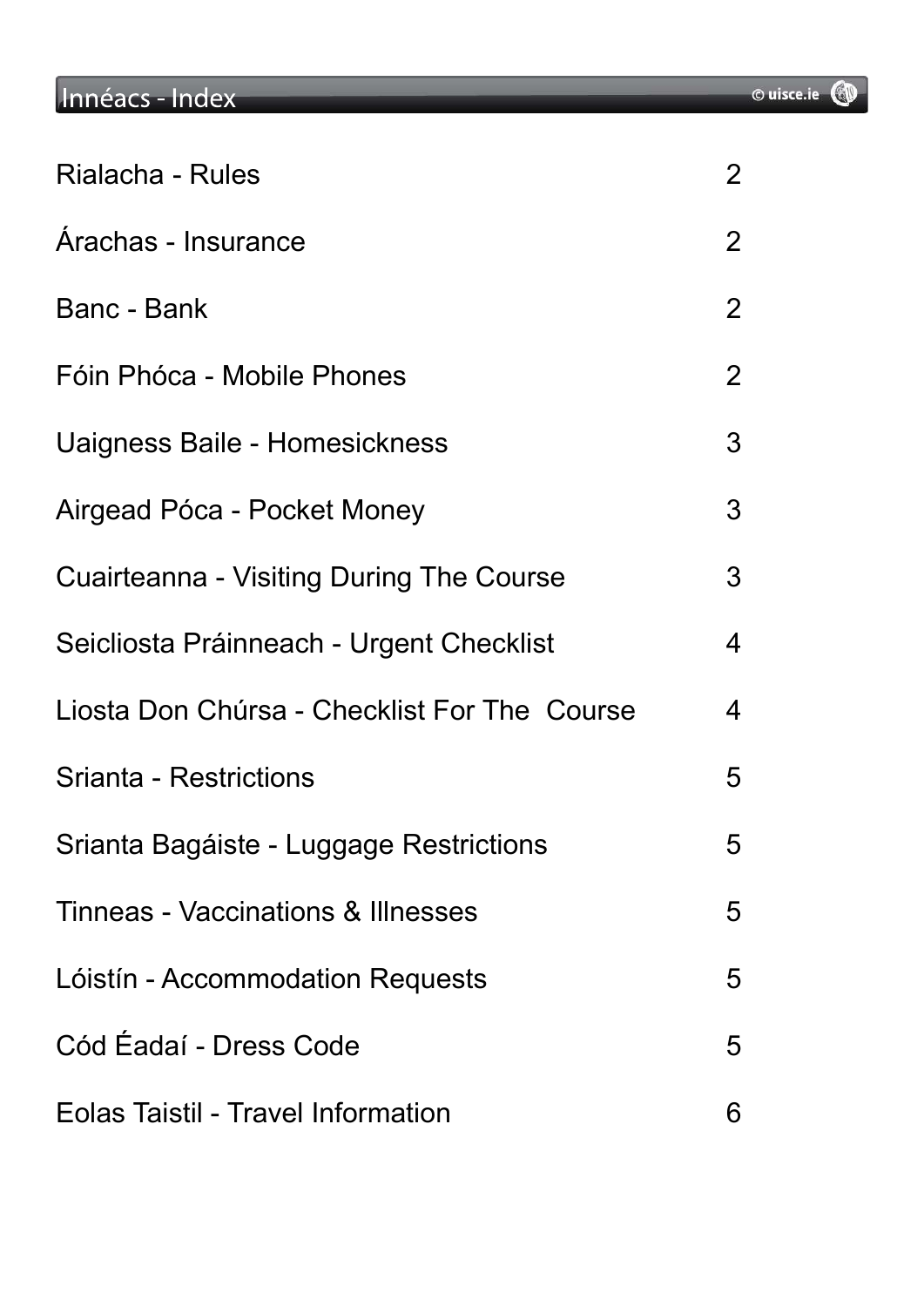## Rialacha - Rules

The primary course rules are listed on the website at https://uisce.ie/wp-content/uploads/2019/04/Rialacha-an-Choláiste.pdf. Please ensure you have covered these with your child prior to course start date.

#### Árachas - Insurance

Students are fully insured during all activities on the course. The insurance of students' own personal belongings is each individual's responsibility. Please note that the activities taught at Coláiste UISCE are classified as adventure sports. Therefore despite all the precautions that are taken through safety measures, equipment, student / teacher ratios etc. there will always exist the possibility of accidents. Coláiste UISCE will not be liable for any accidents which may occur which are not due to the negligence of Coláiste UISCE. Students are therefore advised to take out their own personal accident insurance before coming on the course.

Insurance cost is 13.00 euro. This policy will cover all hospital and medical bills should your child require medical assistance as a result of an accident while at Coláiste UISCE. The policy has no excess or minimum claim amount. We believe that this insurance represents excellent value for money and therefore recommend availing of this cover. To avail of the cover please call the office on 097-82111.

#### Fóin Phóca - Mobile Phones

At Coláiste UISCE we realise that mobile phones are now a normal part of teenage life and are an important tool for keeping in touch with home. Students are now permitted to bring their mobile phones on their course at Coláiste UISCE. However, in order to preserve the Irish speaking atmosphere on the course, phones will be taken up on arrival and given out for a set period of time in the evenings.

Please note that students will be permitted to use the texting facility only. Calls should therefore be kept to a minimum especially during the first three days of the course. Important messages to students may be sent through the office phone, by calling the principal on 097-82111 extension 211.

© uisce.ie

© uisce.ie

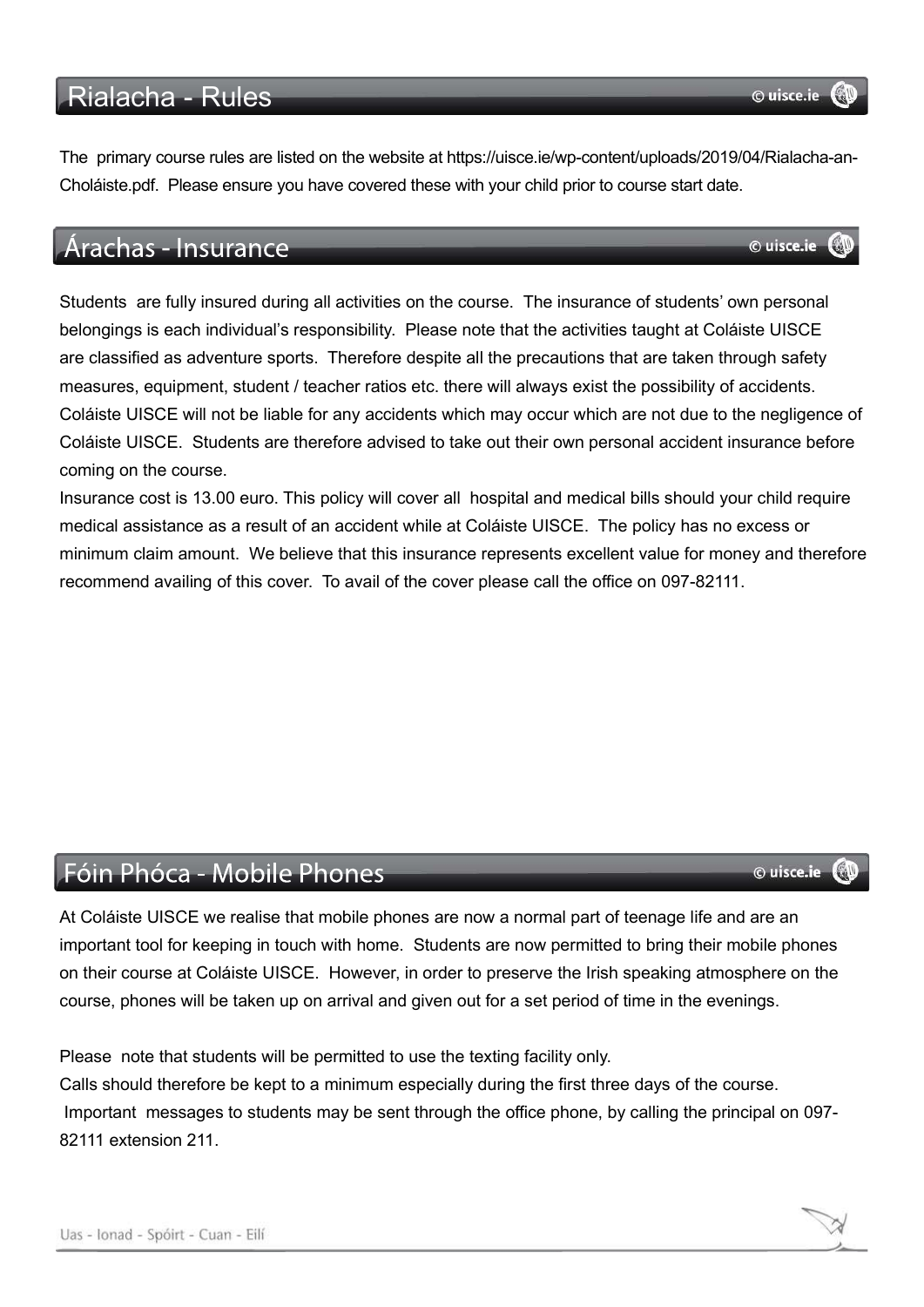# Uaigneas Baile - Homesickness

According to our research homesickness is the distress caused by separation from the specific home environment or attachment objects - a form of separation anxiety. Feelings of longing are often accompanied by anxiety and / or depression. These symptoms may range from mild to severe. Homesickness frequently occurs when one travels and may be exacerbated by unfamiliar environments or foreign cultural contexts. Homesickness is especially common in youths. Young people may experience a sense of dread, helplessness, or separation anxiety on their first day of school, summer camp, or on a protracted summer vacation away from parents.

Prevention and Treatment

- Keeping a positive attitude
- Maintaining contact with home
- Recognizing & acknowledging the challenge being experienced
- Showing empathy through letters (traditional or electronic)
- Activity
- Communication
- Enjoying what's different about the novel environment
- Bringing something special from home
- Friends, Mentors and Buddies giving support
- Setting short targets to achieve 2 / 3 days

Everyone experiences homesickness differently so in the event of your child experiencing homesickness,

please contact our principal immediately so a joint approach for your child can be agreed.

## Airgead Póca - Pocket Money

Pocket money is a personal matter. There is a small shop in Coláiste UISCE where students may purchase drinks, crisps, bar, hoodies etc.

\*\*\* Students travelling by public transport should ensure that they have enough to cover the cost of their return ticket\*\*\*

## Cuairteanna-Visiting During The Course

To prevent the spread of COVID 19 no visits are permitted. Parents are not permitted in the building when dropping off their child and must maintain social distancing while in the car park



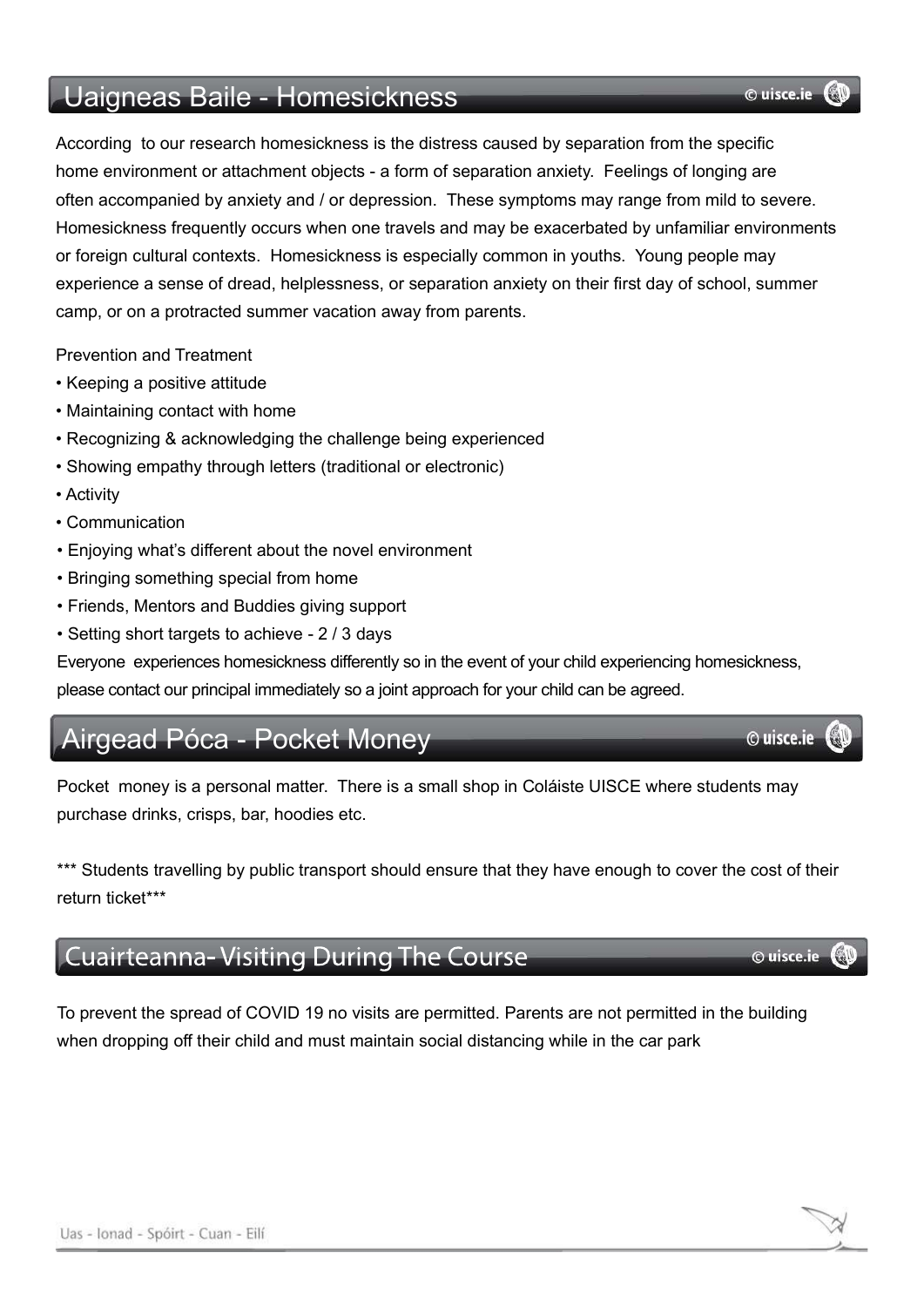## Liosta Don Chúrsa - Checklist For The Course

#### **ESSENTIAL ITEMS**

| Swimming togs (2 if possible)                            | A                |
|----------------------------------------------------------|------------------|
| 3 x Towels (old towels advisable)                        |                  |
| Booties or old runners and socks for watersports         |                  |
| Thermal top or polyester jersey / top for under wetsuit  | 17               |
| High factor sunscreen                                    | $\sum_{i=1}^{n}$ |
| <b>Tracksuit and runners</b>                             | P                |
| Rain jacket or rain gear                                 | 4T               |
| Spare inhaler for students with asthma                   |                  |
| Old shorts for wearing over wetsuit                      | 53               |
| Refillable Water Bottle                                  | Å                |
| <b>STANDARD ITEMS</b>                                    |                  |
| Jeans, T-Shirts, Sweatshirts / Fleeces                   |                  |
| Toilet bag and toiletries                                |                  |
| Writing materials, A4 pad and A4 binder for notes        |                  |
| Pens, colouring pencils                                  |                  |
| Dictionary Irish/English                                 |                  |
| <b>OPTIONAL ITEMS</b>                                    |                  |
| Camera, Football boots, Musical Instrument               | తి               |
| Logbooks (from any previous certificates in watersports) | Ū                |

# Covid 19 Liosta Don Chúrsa - Essential Items

### © uisce.ie (

 $\vee$ 

| Old white t-shirt for Tie-dye/ paint purposes |  |
|-----------------------------------------------|--|
| Refillable water bottle                       |  |
| 5 packets of pocket tissues                   |  |
| Adaquate face coverings/ masks (2 per day)    |  |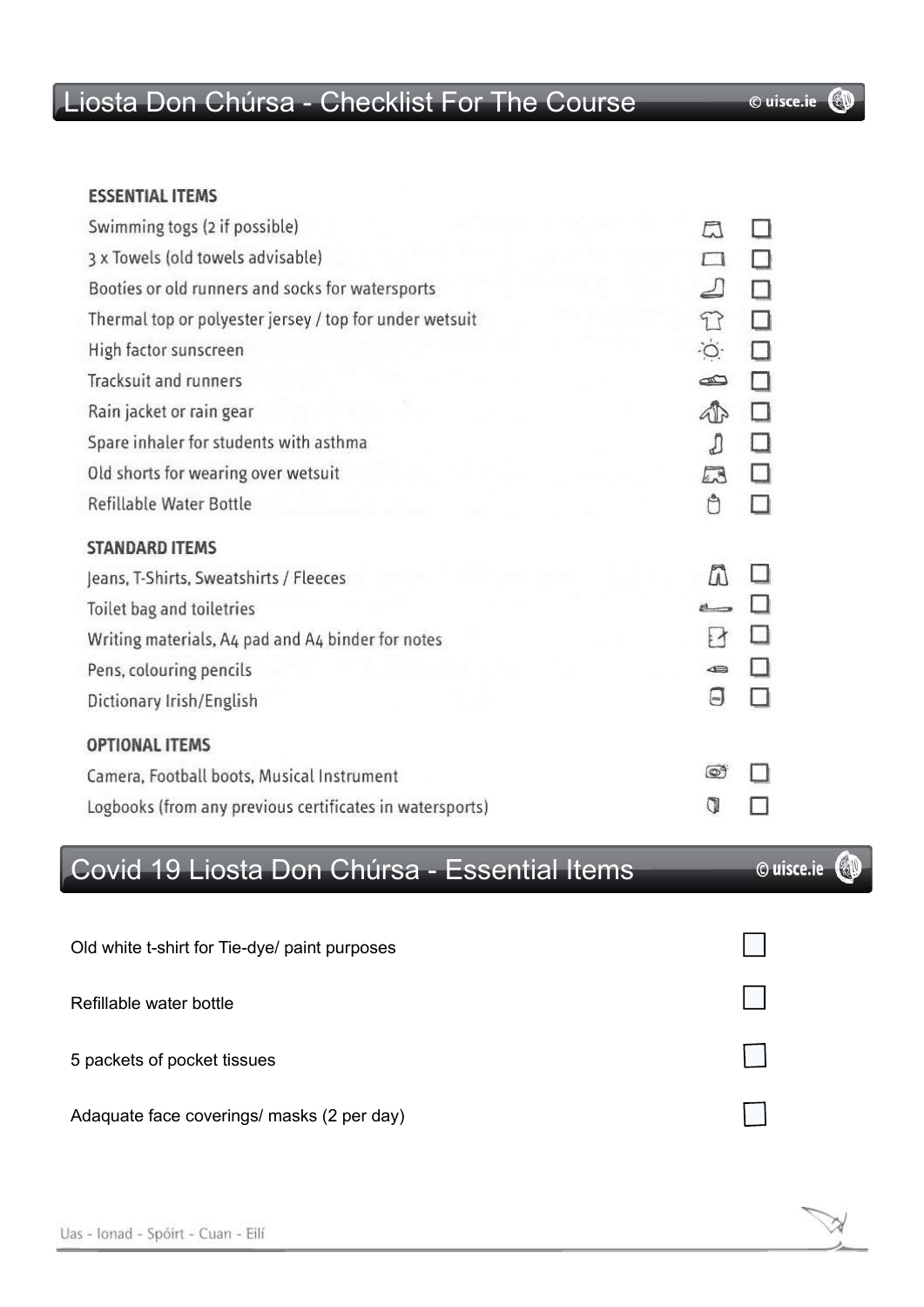#### Srianta - Restrictions

The following items are not permitted and will be confiscated upon arrival and returned at the end of





& bubblegum

Aerosols

Matches / Lighters & Cigarettes

All pen-knives & potentially hazardous appliances

## Srianta Bagáiste - Luggage Restrictions

Please ensure all clothes and luggage are clearly marked and labelled. Coláiste UISCE will not accept responsibility for clothes lost or left behind during the course.

- Soft bags / Holdall bags preferable to suitcases, dimensions of which do not exceed 900 x 400 x 600.
- Maximum of two bags per students with a max weight of 15kg (2 x 15kg).
- No backpacks are permitted on the bus, all personal belongings must be on person.

## Tinneas - Vaccinations & Illnesses

In accordance with HSE guidelines, If your child's medical condition falls into either the very high risk (also called extremely vulnerable) or high risk group as defined by the HSE, they will not be able to attend Campaí UISCE. In the event of your child displaying symptoms of a contagious illness e.g. (mumps, noro viral infection – stomach bug, swine flu, meningitis, COVID 19), it will be necessary to take your child home immediately in order to avoid the spread of the illness. Students should have received TWO doses of the MMR and MenC vaccine as part their primary childhood immunisations prior to attendance

Head lice- due to the massive outbreak of headlice nationally, we ask that all parents check and take the neccessary measures to avoid any further spread.

#### Lóistín - Accommodation Requests

Our accommodation policy is based upon guidelines from Fáilte Ireland, the HSE and the WHO. A maximum of one friend can be listed and both forms must correspond. Larger groups will be broken in seperate accommodation. Groups of three will be subject to availability and granted on a first come first serve basis,

#### Cód Éadaí - Dress Code

In keeping with our child's protection and welfare policy, Coláiste UISCE has introduced a simple dress code. Due to our diverse age group, the dress code requires that students' midriff and underclothes must be covered at all times. Students must refrain from wearing potential offensive logos





Skateboards, roller blades, heelies, etc.

Hair straighteners



© uisce.ie



© uisce.ie

© uisce.ie

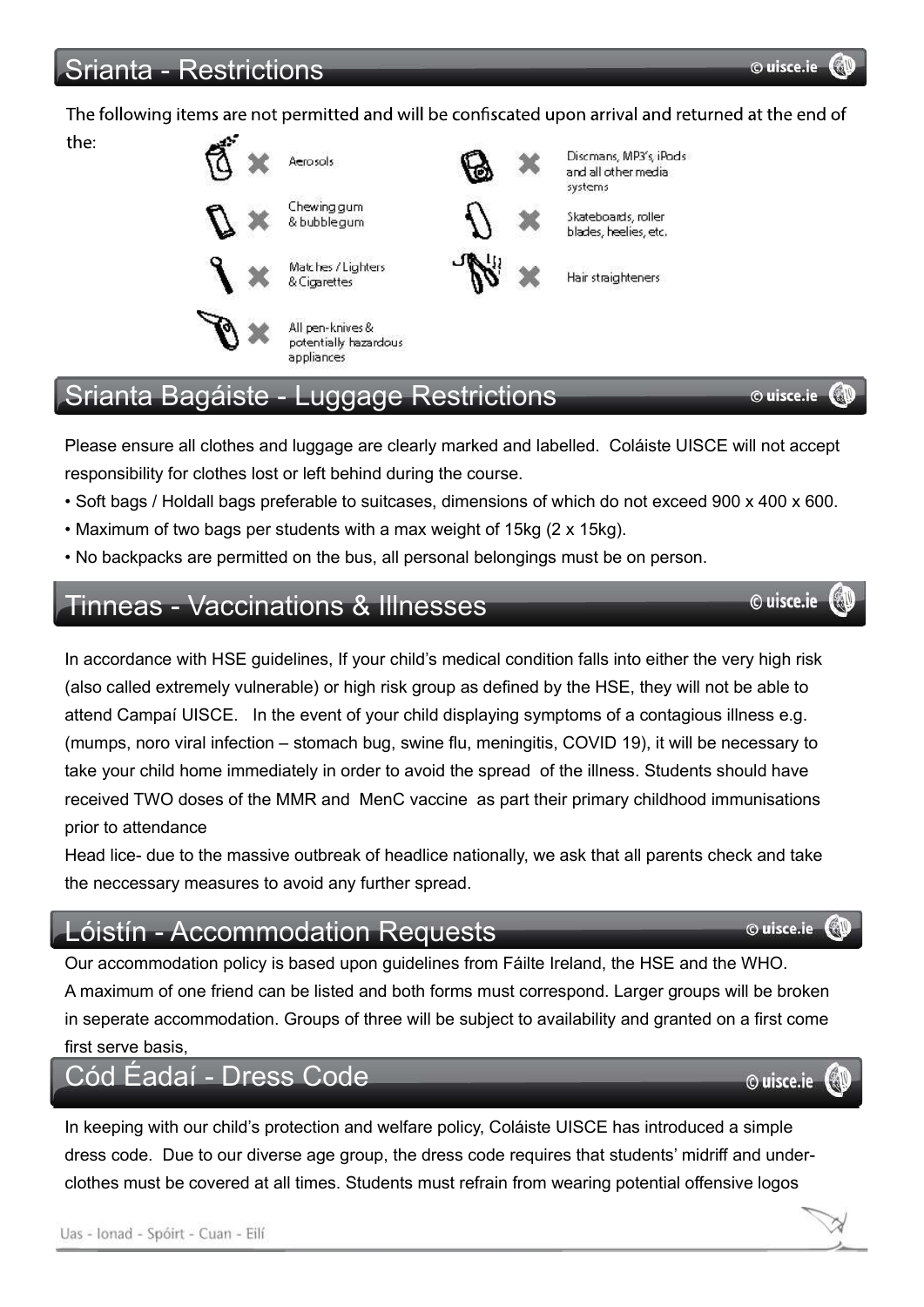Failte & registration will be held between 4:30pm and 6:00pm. Please note accommodation & registration is not available prior to 4:30pm. Dinner will be provided on the evening of arrival at 7:00pm.

#### Travelling from the East

Students travelling from the East can meet Coláíste USICE coaches in B&Q carpark at Liffey Valley. Students must register at 10.00am sharp with the teacher. Travel information can be booked via your on line account https://bookings.uisce.ie/accounts/login/ using your email as your username.

#### Travelling from the South

Students travelling from the South are advised to travel by Bus Eireann to Galway on the following expressway buses. If travelling from Cork, take the Cork/Galway expressway departing at 9:25am. If travelling from Limerick, take the Limerick/Galway expressway departing at 11 :25am and arriving in Galway at 1.45pm, where students will be met by an UISCE representative, students wishing to get Coláiste UISCE bus from Galway should meet at hotel Meyrick at 2pm for a 2:15 departure. If travelling to Galway by car, please use either Euro Car parks, Forster Street OR Q-Park Eyre Square car park.

#### Travelling from the North/North-West

Students using private transport should arrive at Colaiste UISCE between 4:30pm and 6:00pm. A map showing the location of the Colaiste in relation to Beal an Mhuirthead, as well as a list of the towns you will pass through if travelling from Dublin can be printed from our web site www.uisce.ie. Students who wish to avail of a bus service from Ballina should contact the office for further details.

In order to avoid confusion on the day of arrival, please book your proposed method of transport to and from Colaiste UISCE at least two weeks prior to the course start date.

(We recommend that students using public transport confirm bus times at their local station so as to ensure the times have not been altered).

#### **Departure**

Coláiste UISCE coaches will arrive in Galway bus station for 12:30pm to meet the 1 :05pm Bus Eireann bus heading south, arriving in Limerick at 3:20pm and Cork at 5:25pm. Students that are getting private transport from Galway can meet at hotel Meyrick at 12.30pm.

Students travelling to Dublin will depart at 10:30am and arrive at the B&Q carpark at Liffey Valley between 3.30 - 4.30.

Students using private transport should arrange for a 11 :00am sharp departure time from the Colaiste.

Please contact the offi ce on 097-82111 if you plan to use public transport for more information.